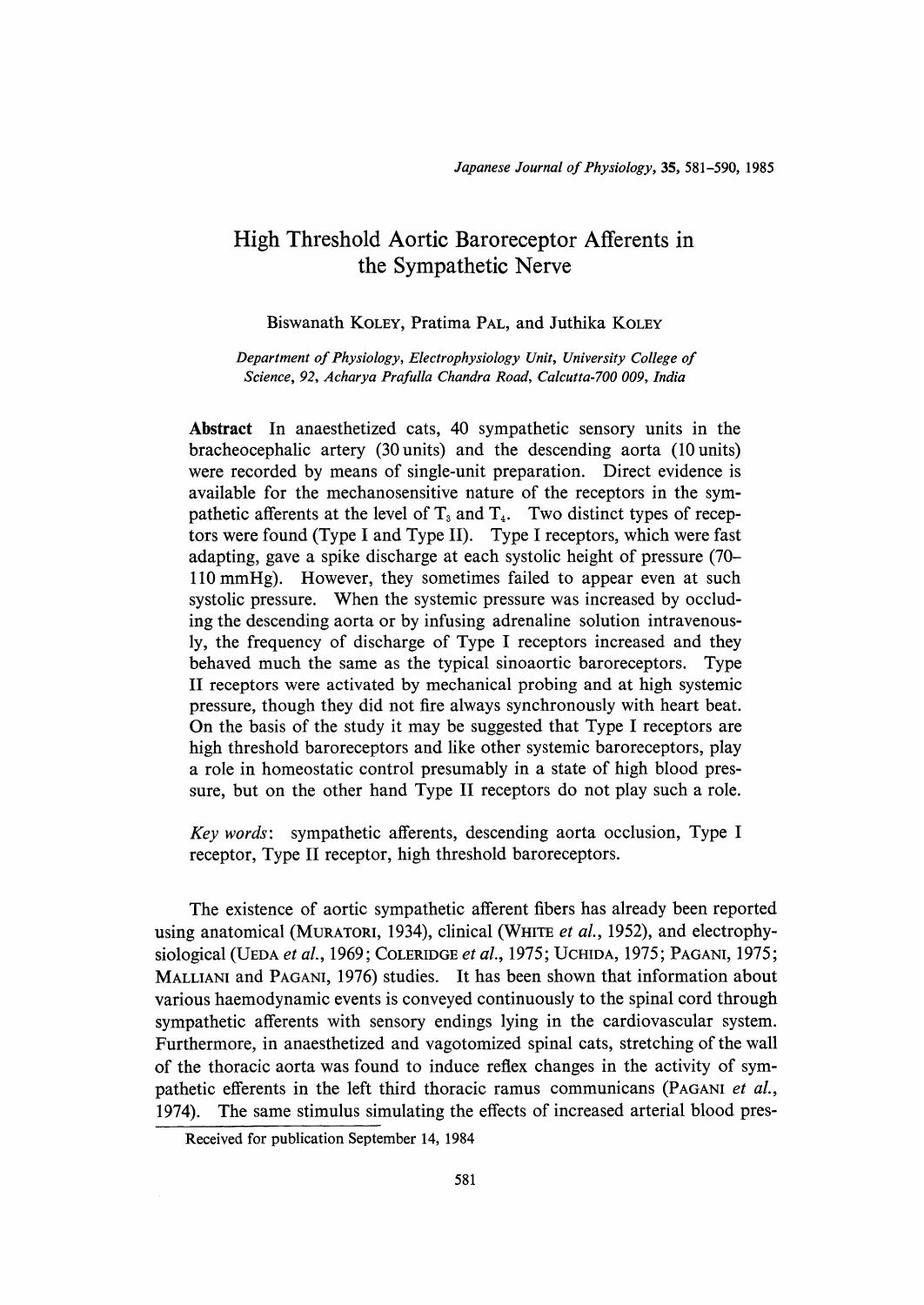sure on the aortic wall, induced reflex increase in heart rate, myocardial contractility, and arterial blood pressure (LIOY et al., 1974) by way of a reflex excitation of sympathetic activity. These experimental findings suggest the existence of positive feed back mechanisms in the neural control of circulation (MALLIANI et al., 1975). Using electrophysiological studies MALLIANI and PAGANI (1976) have suggested that the afferent sympathetic fibers with aortic endings in cats are likely to mediate these reflexes. In the present study an attempt has been made to elucidate the properties of the sympathetic afferent with aortic receptors, which are likely to be involved in homeostatic control of blood pressure at the state of highly increased blood pressure.

#### METHODS AND MATERIALS

 Investigations were carried out on 25 adult cats (2.5 to 3.5 kg body weight) of either sex anaesthetized with sodium pentobarbitone (Nembutal, Abbott Laboratories, India) using an initial intraperitoneal dose of 35-40 mg/kg body weight and maintaining anaesthesia with intravenous doses of 10 mg/kg as and when required. The trachea, femoral vein, femoral artery, and carotid artery were routinely cannulated. Blood pressure was recorded through a pressure transducer (Type-4-327-0129, Bell and Howell, CBC Division, USA) from either the carotid or femoral artery. The polythene cannula was inserted down the carotid artery keeping its tip at the aorta near its junction with the bracheocephalic trunk. In the case of the femoral artery, the cannula was kept at the same site. The site of the tip was always verified in open chested animals. The chest was opened by removing the upper seven ribs on the left side of the chest and the animal was kept under artificial respiration with Starling Ideal Respiratory Pump (INCO Ambala, India). Glucose saline  $(5\%)$  was administered by drip into the femoral vein to maintain the normal body fluid and electrolyte balance. The body temperature was also monitored by recording rectal temperature which was maintained at 37- 38°C by a heating blanket.

 The membranous covering of the inner body wall around the region of the stellate ganglion and 1st-5th sympathetic rami was separated out carefully and extended medially without causing any rupture so that the liquid paraffin pool for nerve dissection can be prepared. The left stellate ganglion and its branches were exposed carefully. Suitable lengths of the thoracic sympathetic rami were separated from the surrounding connective tissue under a stereoscopic dissecting microscope.

 The nerve was placed on a black ebonite dissecting plate and kept immersed in a warm paraffin pool. A small length of afferent thoracic rami at the level of  $T<sub>2</sub>$  to  $T<sub>4</sub>$  was desheathed and split into fine filaments under a stereoscopic dissecting microscope (Vickers Instruments, England). A fine filament of the peripheral cut end was placed on a pair of silver-silver chloride recording electrodes for studying single unit activity. The single unit activity was displayed on a dual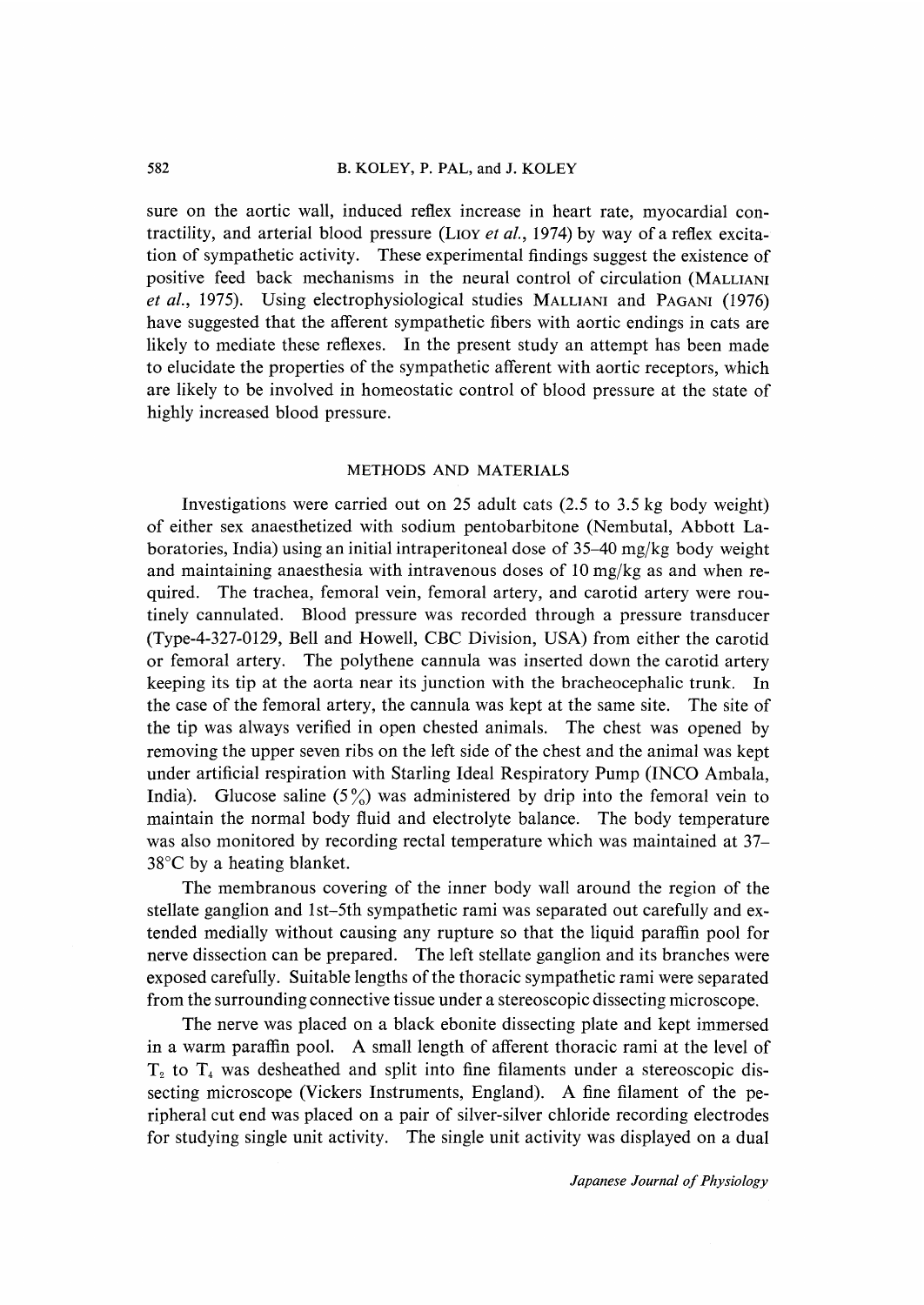beam oscilloscope 5112, Tektronix Inc., Beaverton, Ore., USA) after amplification through a differential preamplifier (AM 502, Tektronix Inc.). Parallel connections were made to an audio-amplifier for monitoring the sound and to a thermionic 4FM tape recorder (Racal-Thermionic Ltd., Southampton, England) for recording the activity when necessary and played back to a storage Oscilloscope (5113, Tektronix Inc.) for further analysis and photography. After obtaining the single unit activity, localization of the receptor site was made precisely with a fine round tipped glass probe in the beating heart. The conduction velocity of these fibers was measured by peripheral stimulation technique (IGG0, 1958). The receptor site was stimulated by a square wave monophasic pulse (7-10 V, lms, 0.2- 1 HZ) delivered from a stimulator (Grass S48, Grass Instrument Co., Quincy, Mass., U.S.A.) via an isolation unit (SIU 5). To study the reactivities of the aortic receptors in hypertensive condition, the descending aorta was occluded. Occlusion of the descending aorta was done by putting a fine snare around the aorta and occluding it whenever necessary. Care was taken to see that snare was very light and did not cause any mechanical irritation. Hypertensive agents like adrenaline were injected intravenously.

Drugs used:  $PGE_2$  and  $PGF_{2\alpha}$  (Upjohn Co., Kalamazoo, Mich. U.S.A.). Angiotensin II., succinylcholine (Sigma, U.S.A.), P.D.G. (Aldrich Co., U.S.A.) adrenaline (Burroughs Wellcome, India).

#### RESULTS

## Aortic receptors of cats

 A total of 40 units were recorded from the cardiac sympathetic afferents of the cat. Out of these, 27 were spontaneous and the remaining 13 were nonspontaneous. The units were situated (a) at the juction of bracheocephalic artery and the aortic arch (30 units) and (b) on the descending aorta (10 units). The average resting discharge rate of the spontaneous units was 2-4 impulses/sec at a pressure head of 90-120 mmHg. On mechanical probing this discharge rate increased to 18-25 impulses/sec (Fig. 1).

 Receptors in the aortic arch which were located at the base of the bracheocephalic trunk exhibited synchronous spike discharge with each systolic height of blood pressure and behaved like baroreceptors (Figs. 2, 3). There was no discharge at diastolic phase of cardiac cycle. Figure 7a represents the average number of spikes synchronous with the systolic height of pressure during 20 cardiac cycles. The discharge rate increased with the rise of systolic pressure either with occlusion of descending aorta (Fig. 2) or with the intravenous administration of  $10-15 \mu g/kg$  adrenaline (Fig. 3). Threshold blood pressure for activating receptors ranged from 70-110 mmHg, and number of observation against threshold blood pressure is presented in Fig. 4. The threshold pressure for activating a receptor was determined by noting the pressure at which the unit just started to discharge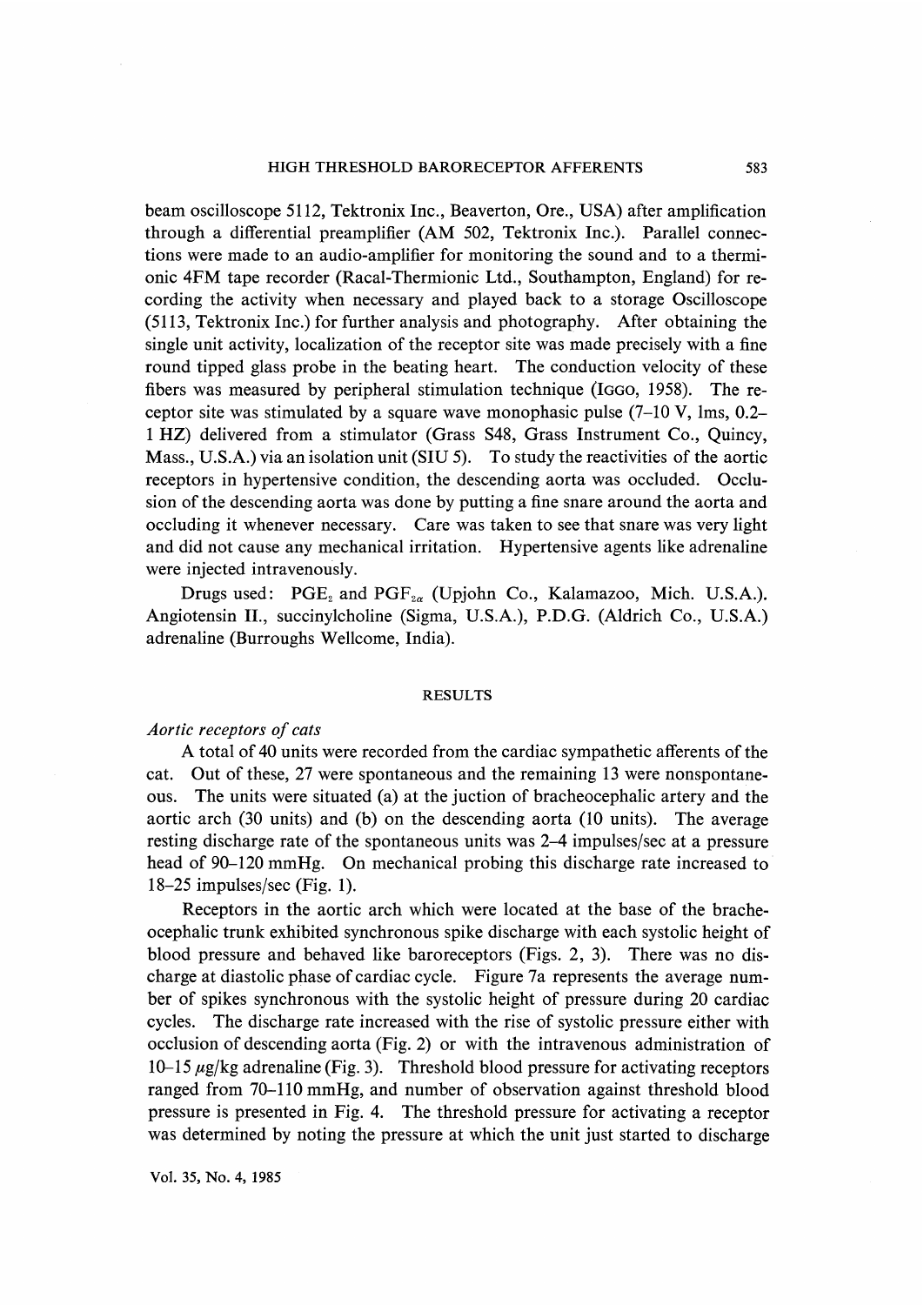

Fig. 1. Schematic diagram showing the distribution of sympathetic aortic receptors of cat over the surface of aortic arch, bracheocephalic artery, and discending aorta. The filled circles are spontaneous and the open circles are nonspontaneous receptors. Tracing at left shows the response pattern of one spontaneous aortic Type II receptor to mechanical probing. The arrows indicate the duration of stimulation. LV: left ventricle.



Fig. 2. Showing the response pattern of a Type I aortic receptor of cat after occlusion of descending aorta. Irregular discharge in diastolic phase is instrumental noise.

and completely disappeared with a slight drop of this pressure level. These aortic baroreceptors with sympathetic afferents normally gave occasional singlc spike at systolic phase (70–110 mmHg), but there were bursts of impulses at systolic phase only when the pressure was raised from 110-230 mmHg either by occluding the descending aorta or by administration of adrenaline. From the graphical representation (Fig. 5), it can be seen that the initial single spike discharge of such aortic receptors increased gradually from single to multiple spikes at systolic height of pressure during increase of blood pressure. After administration of adrenaline (10–15  $\mu$ g/kg), the pressure normally increased up to 180– 230 mmHg and the discharge rate from  $0.5 \pm 0.09$  to  $8.5 \pm 0.21$  impulses/sec.

The spontaneous discharge activity was in systolic peak phase with the aortic

Japanese Journal of Physiology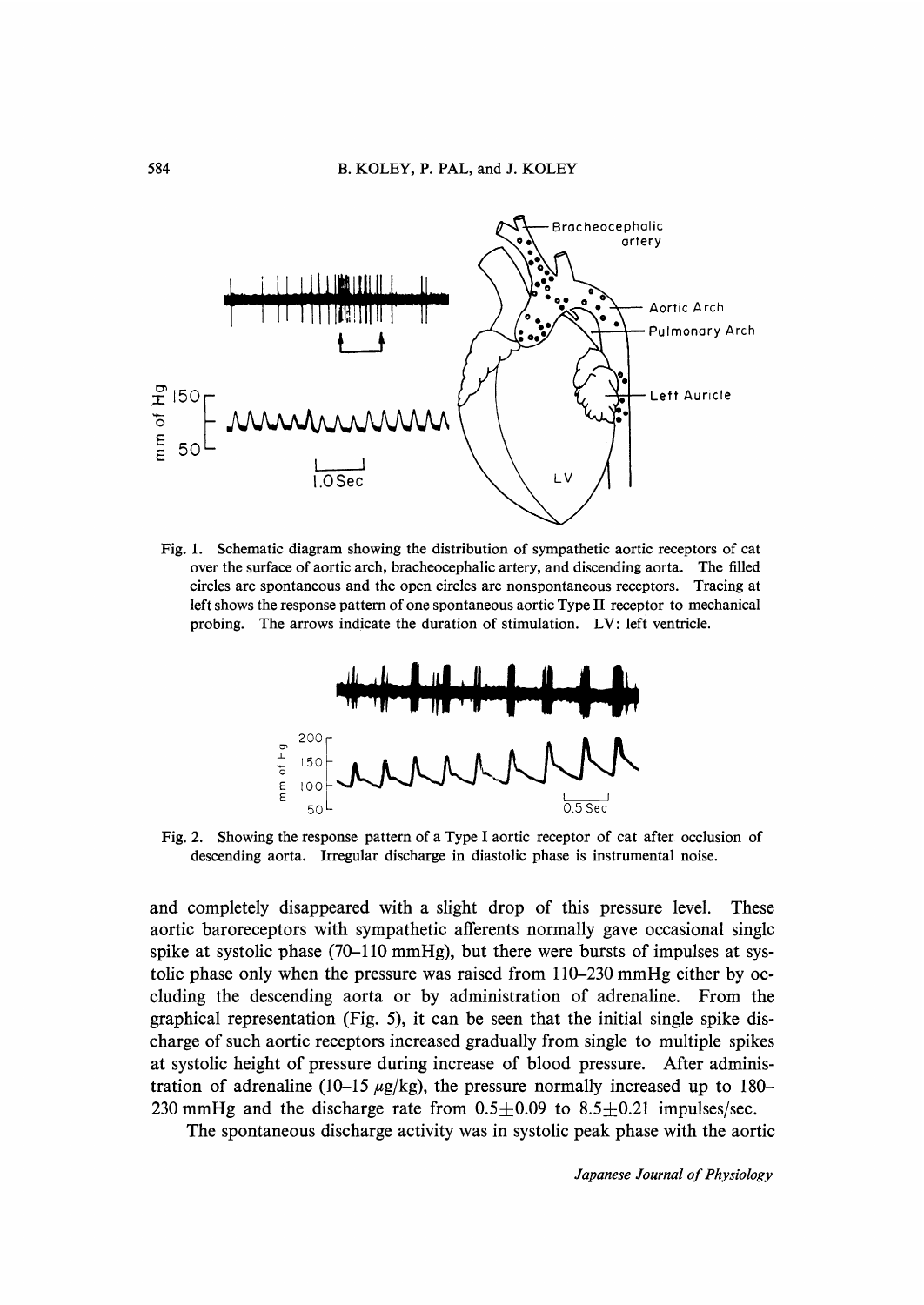

Fig. 3. Showing typical sympathetic baroreceptor discharge pattern to gradual rise of sys temic pressure induced by infusing adrenaline (5  $\mu$ g/kg, i.v.). Tracing "A" shows the normal resting discharge of one single unit and tracing "B," "C," and "D" show the in creased frequency of discharge during the rise of pressure after adrenaline infusion.



Fig. 4. Histogram showing the number of observations against threshold pressure (at which the spikes start to appear) for 22 single units of Type I receptor.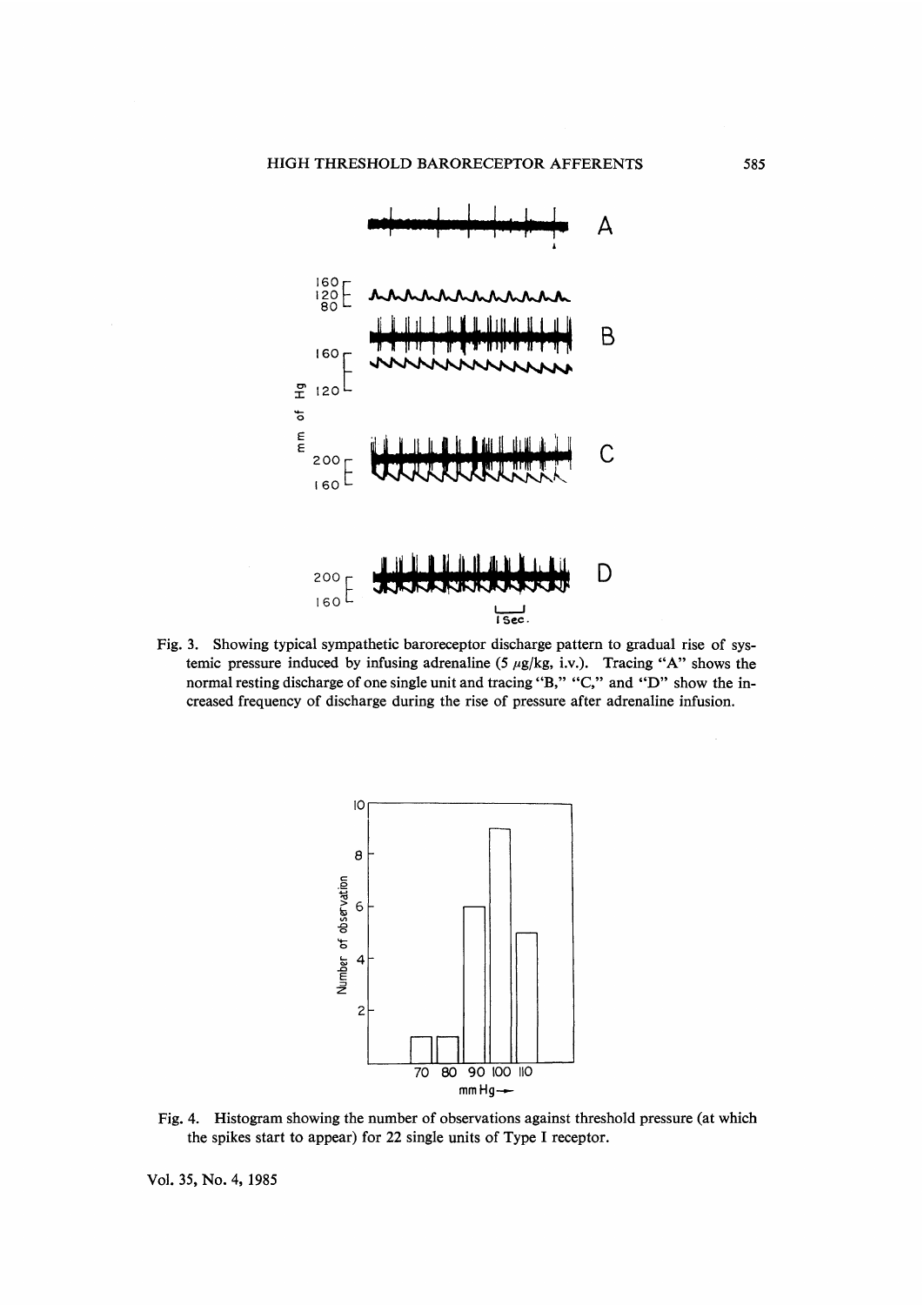

Fig. 5. Average  $(\pm S.E.)$  discharge pattern of ten Type I aortic receptors in cat against sys tolic height of blood pressure.



Fig. 6. Showing response pattern of a spontaneous Type II receptor of cat which fired asyn chronously with each systolic height of pressure. Tracing before the arrow shows the resting discharge and that after the arrow shows the continuous firing of the unit during the application of adrenaline (5  $\mu$ g/kg, i.v.). Arrow indicates the point of application of the adrenaline.

pressure pulse and consisted of not more than one discharge per pressure phase. It was increased during increases in aortic presssure and conversely, decreased during decrease in aortic pressure. On occlusion of the descending aorta or administration of adrenaline, both systolic and diastolic pressures were increased, but the firings were observed during systolic phase only. This phenomenon shows the typical rapidly adapting dynamic behavior of the baroreceptors.

 The present observations indicate that the impulse traffic from aortic baroreceptors are also carried through the sympathetic afferents  $(T_3 \text{ and } T_4)$  and that they get activated only at high pressure level and not so activated at normal resting pressure level (70-110 mmHg). On this basis these receptors may be described as high threshold baroreceptor afferents and may be designated as Type I receptors.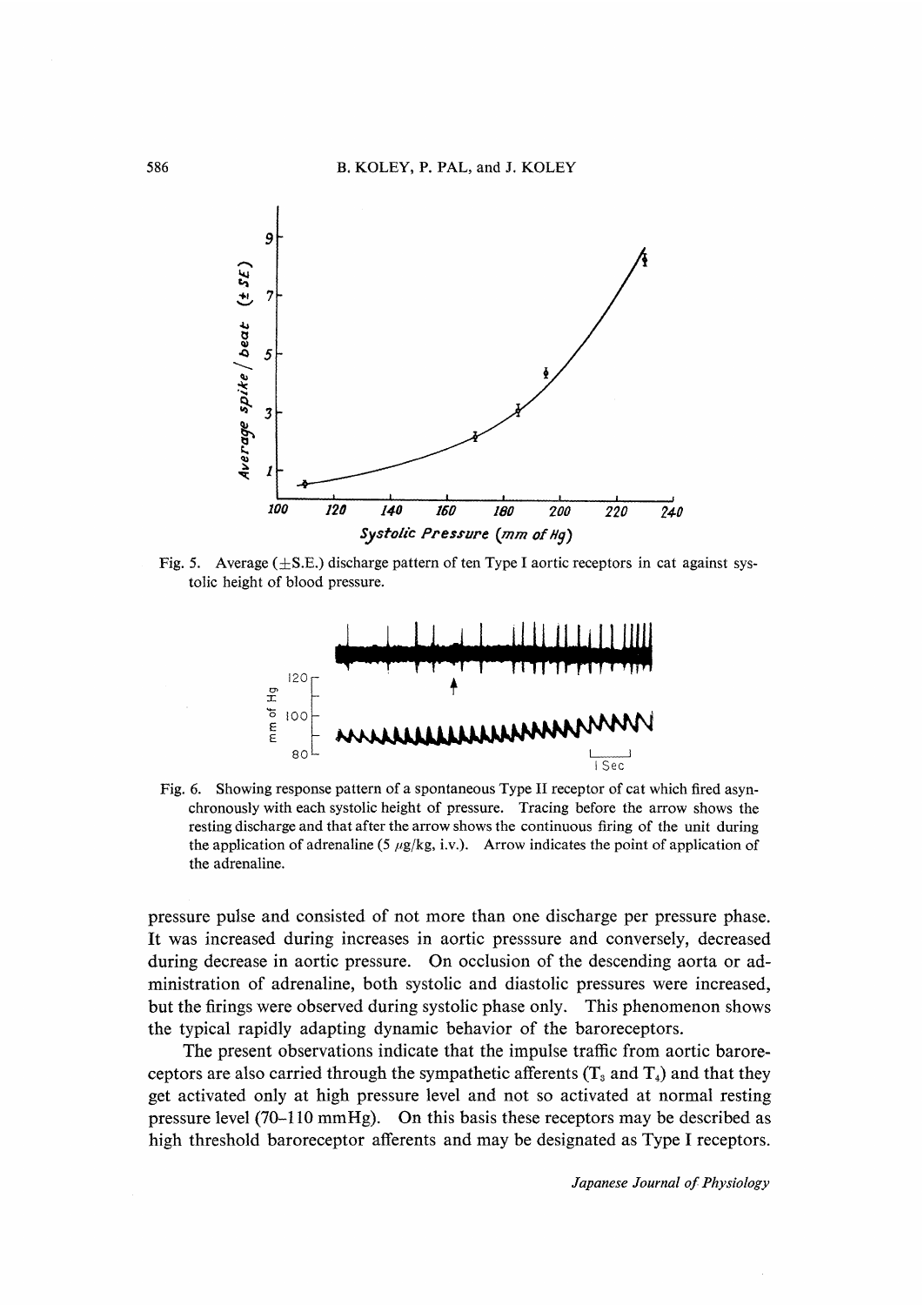

Fig. 7. The average number of discharges  $(\pm S.E.)$  synchronous and asynchronous with the systolic height of pressure during 20 and 10 cardiac cycles for Type I ( $p < 0.001$ ) and Type II ( $p < 0.01$ ) receptors respectively.

 The pressor receptors were not excited following intravenous administration of different chemicals like PGE<sub>2</sub> and PGF<sub>2a</sub> (2.5  $\mu$ g/kg), succinylcholine (25  $\mu$ g/kg), and PDG (100  $\mu$ g/kg). But these receptors were excited mechanically by occluding the descending aorta (Fig. 2). Intravenous administration of angiotensin II (5  $\mu$ g/kg) and adrenaline (5-10  $\mu$ g/kg) could also excite these units (Fig. 3). This could be due to a rise of pressure level above normal. The conduction velocity of these sympathetic afferents was found to be in the range of 3.64-10.33 m/sec.

 Another type of receptor was observed distributed over the wall of the arch of aorta and the descending aorta. These receptors fired irregularly, and single spike occasionally coincided with the systolic height of pressure. The discharge rate increased continuously during rise of pressure, but unlike Type I receptors described earlier, there was no such marked interruption of firings during the diastolic phase. These receptors fired irregularly and were mostly asynchronous with heart beat. Figure 7b represents the average number of asynchronous firing with systolic height of pressure during 10 cardiac cycles. The recoptors were excited by mechanical probing, on occlusion of the descending aorta and by increasing systemic pressure with adrenaline infusion (Fig. 6). But these receptors did not behave like baroreceptors and hence they have been designated as Type II receptors.

Most of the discharges of the Type I receptors synchronize ( $p < 0.001$ ) with the systolic height of pressure (Fig. 7a), while in Type II receptors most of the discharges do not synchronize ( $p < 0.01$ ) with the systolic height of pressure (Fig. 7b).

 Therefore, Type II receptors which were not always excited at each heart beat and fired irregularly at high pressure seem to play no role in homeostatic function. On the other hand, Type I receptors which were excited occasionally or regularly at each heart beat and showed burst responses with heart beat at high pressure seem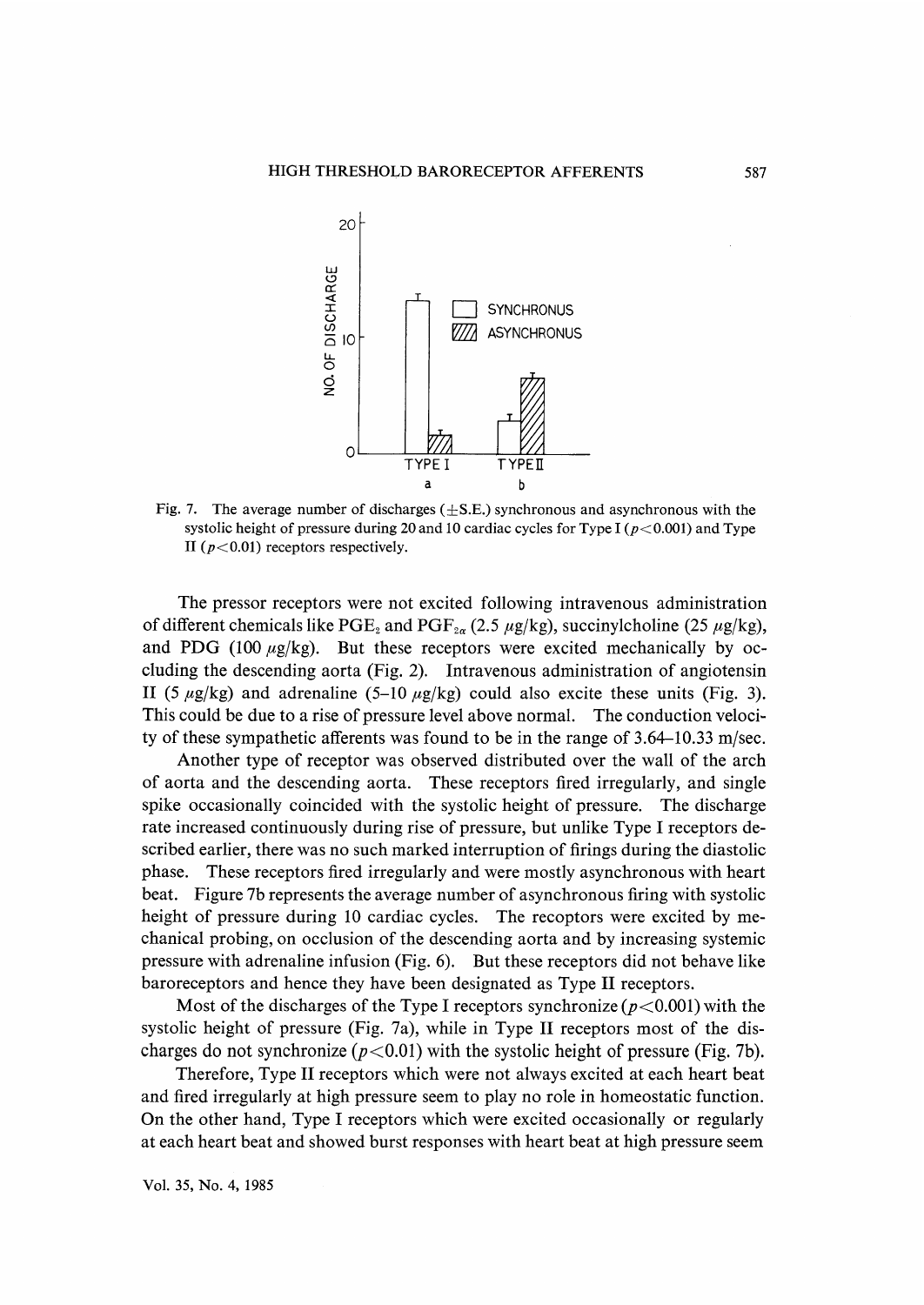to have a role in homeostatic control of blood pressure in a state of high blood pressure.

### DISCUSSION

 In the present investigation the sympathetic endings in the base of the bracheocephalic trunk that have been designated as Type I receptors were found to possess the same behavioral pattern as that of a baroreceptor with sinus afferents or aortic afferents (HEYMANS and NEIL, 1958) except for the difference in threshold pressure which is very high. But Type II receptors, located over the wall of arch of aorta and descending aorta, were not excited regularly with cardiac cycle. The threshold pressure for activating the Type I receptors ranged from 70-110 mmHg (Fig. 4) which is much higher compared to that of sinus and aortic baroreceptors with sinus and aortic afferents, respectively (HEYMANS et al., 1931). WHITTERIDGE (1948) has shown that in aortic arch baroreceptors with aortic nerve afferents, there were bursts of impulses with 2-5 spikes at 60-80 mmHg pressure and at 125 mmHg pressure there were 10-15 spikes at systolic peak of each cardiac cycle with complete absence of discharge at diastolic phase. In the present study the Type I receptors bear a similar direct relationship between discharge and pressure (Fig. 5). Unlike aortic or sinus baroreceptors, these Type I receptors fired only once or sometimes no times per cardiac cycles at systolic pressure of 70-110 mmHg. But when the pressure was increased to 180-230 mmHg, the frequency of discharges per cardiac cycle increased to 4-8 spikes. On occlusion of descending aorta or administration of adrenaline, both systolic and diastolic pressure increased; the firings were observed during systolic phase only even when the diastolic pressure attained a much higher level shan the control systolic peak pressure. Thus these receptors show the typical rapidly adapting dynamic behavior of the baroreceptors. In this connection it may be mentioned that the sinus or aortic baroreceptors give a sustained discharge with such increased level of pressure (KOCH, 1931; HEYMANS et al., 1931). Hence, these receptors can be described as high threshold baroreceptor afferents. Our results of Type I receptors corroborate with the findings of MALLIANI and PAGANI (1976) who reported the same type of discharge. In normal physiological conditions these receptors are normally not so active. But in high blood pressure conditions, these aortic Type I baroreceptors presumably take part in combating such change of pressure. Thus the peripheral haemodynamic information, even in the absence of reflexogenic depressor action of blood pressure by sino-aortic baroreceptor nerves, is transmitted to the higher center through the thoracic sympathetic afferents and spinal cord for returning the pressure to the lower level.

 By raising the sinus pressure in steps and noting the change in systemic pressure, KOCH (1929, 1931) was able to plot the change of the systemic pressure in response to change in sinus pressure in animals. Koch (1929, 1931) showed that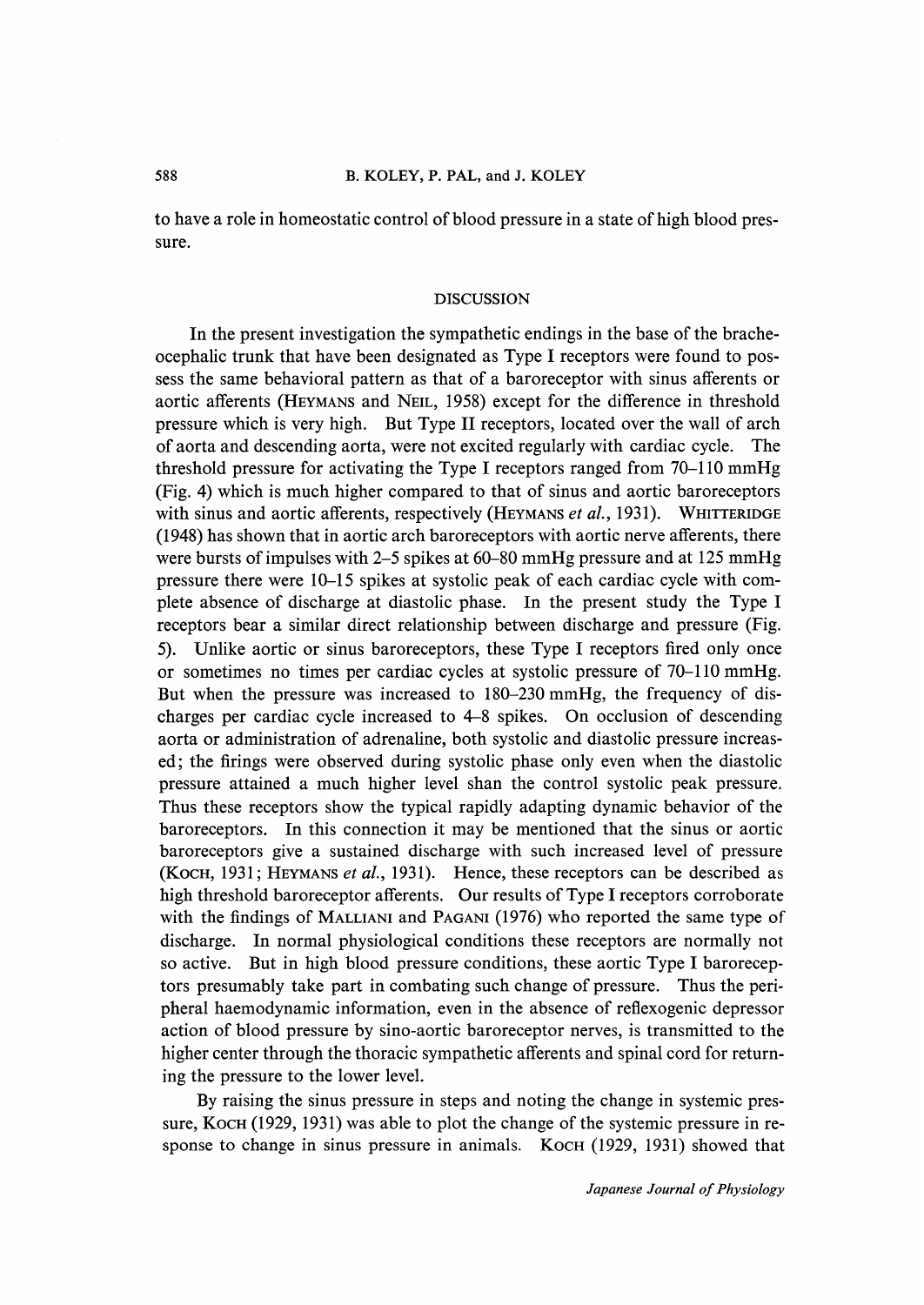the maximum sensitivity of the reflex was in the region of 120 mmHg. However, below 55-60 mmHg and above 210 mmHg there was no reflex response to a fall or rise of pressure. HEYMANS et al., (1931) repeated Koch's experiments and found that the maximum sensitivity of the reflex mechanism was between 85-110 mmHg.

From the observation of Koch (1929, 1931) and HEYMANS et al., (1931) it is clear that the threshold pressure for the baroreceptor endings with sinus or vagoaortic afferents is comparatively very low as regards the threshold pressure for such endings with sympathetic afferents of the aorta (Type I). In the present study the threshold pressure for Type I receptors was found to be higher than 60 mmHg. The Type I receptors started firing with one impulse per systemic height of pressure when the pressure was raised to 130–140 mmHg. The frequency of discharge further increased when the pressure was elevated more to 180- 230 mmHg. As most of the Type I receptors are excited at high pressure only, they have been designated as high threshold sympathetic baroreceptor endings. These receptors are possibly involved in the control of cardiovascular homeostatis by signalling the sensation of systemic high pressure to the central nervous system during the state of high blood pressure.

 The work was carried with the financial assistance of the C. S. I. R., U.G.C., and I. C. M. R., Government of India.

#### REFERENCES

- COLERIDGE, H. M., KIDD, C., COLERIDGE, J. C. G., and BANZETT, R. B. (1975) Multiterminal sympathetic afferent fibres supplying the thoracic organs of cats and dogs. Physiologist, 18: 173.
- GREEN, J. H. (1954) Baroreceptor and Chemoreceptor Control of the Circulation, Ph. D. Thesis, University of London.
- HEYMANS, C., BOUCKAERT, J. J., and DAUTREBANDE, L. (1931) Sur La regulation reflexe de la circulation par les nerfs vasosensibler du sinus carotdien. Arch. Int. Pharmacodyn., 40: 292- 343.
- HEYMANS, C. and NEIL, E. (1958). Reflexogenic Areas of the Cardiovascular System, J & A Churchill Ltd., London, Chapter 4, pp. 26-33.
- IGGO, A. (1958) The electrophysiological identification of single nerve fibres with particular reference to the slowest conducting vagal afferent fibres in the cat. J. Physiol (Lond.), 142:110-126.
- KoCH, E. (1929) Z. Kreisl Forsch., 22: 220 (As quoted in HEYMANS, C. and NEIL, E. (1958) Reflexogenic Areas of the Cardiaovascular System, J & A Churchill Ltd., London, Chapter 4, pp. 35-37).
- KoCH, E. (1931) Die reflektorische selbsteuerung des kreislaufes, Steinkopff, Leipzig. (As quoted in HEYMANS, C. and NEIL, E. (1958) Reflexogenic Areas of the Cardiovascular System, J & A Churchill Ltd., London, Chapter 4, pp. 35-38.
- LIOY, F., MALLIANI, A., PAGANI, M., RECORDATI, G., and SCHWARTZ, P. J. (1974) Reflex haemodynamic responses initiated from the thoracic aorta. Circ. Res., 34: 78-84.
- MALLIANI, A., LOMBARDI, F., PAGANI, M., RECORDATI, G., and SCHWARTZ, P. J. (1975) Spinal sympathetic reflexes in the cat and the pathogenosis of arterial hypertension. Clin. Sci., 48: 259S-260S.